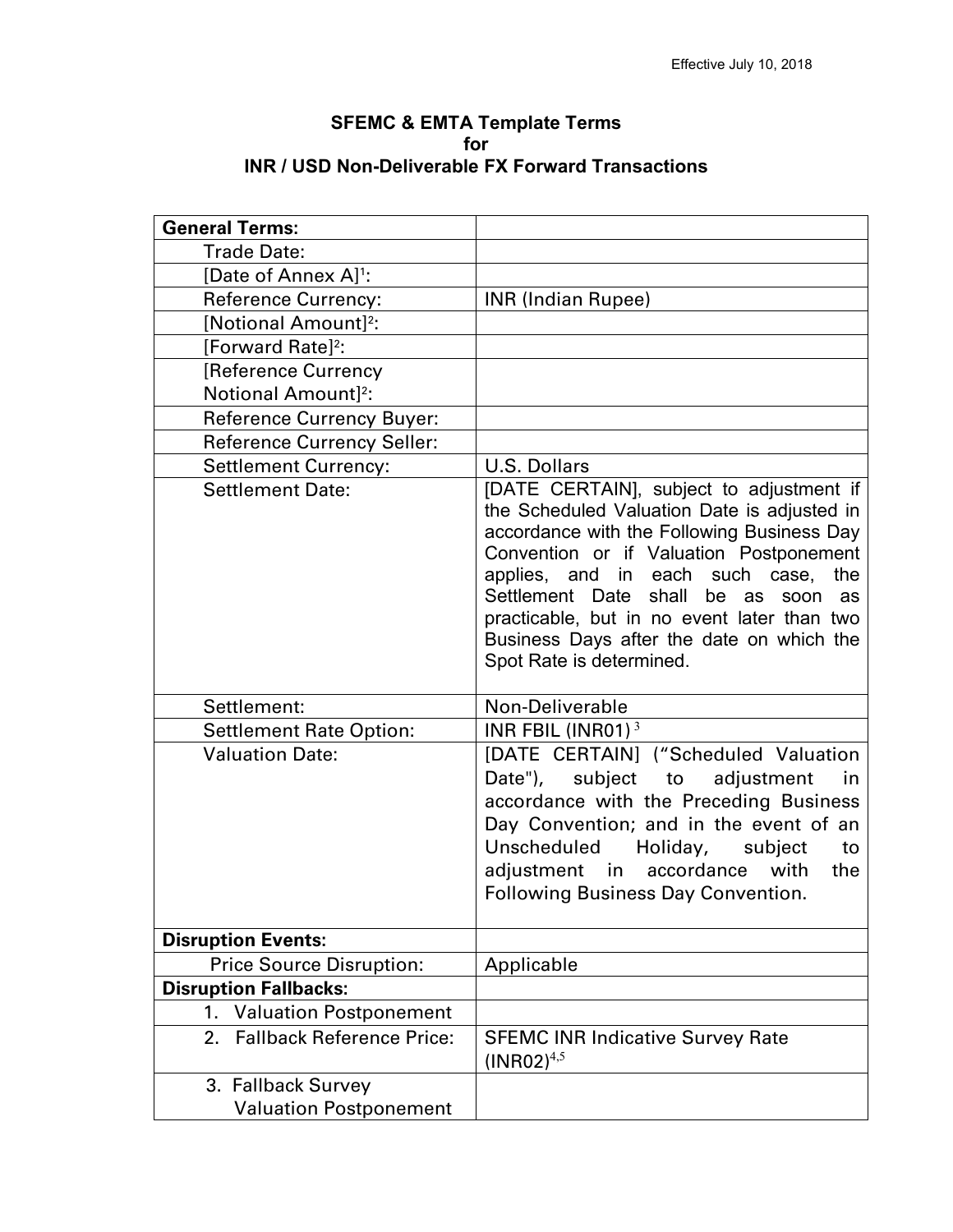| 4. Calculation Agent<br>Determination of<br><b>Settlement Rate</b> |                                                                                                                                                                                                                                                                                                                                                                                                                                                                                                                                                                                                                                                                                                                                         |
|--------------------------------------------------------------------|-----------------------------------------------------------------------------------------------------------------------------------------------------------------------------------------------------------------------------------------------------------------------------------------------------------------------------------------------------------------------------------------------------------------------------------------------------------------------------------------------------------------------------------------------------------------------------------------------------------------------------------------------------------------------------------------------------------------------------------------|
| <b>Other Terms:</b>                                                |                                                                                                                                                                                                                                                                                                                                                                                                                                                                                                                                                                                                                                                                                                                                         |
| "Unscheduled Holiday":                                             | "Unscheduled Holiday" means that a day<br>is not a Business Day and the market was<br>not aware of such fact (by means of a<br>public announcement or by reference to<br>other publicly available information) until<br>a time later than 9:00 a.m. local time in<br>the Principal Financial Center(s) of the<br>Reference Currency two Business Days<br>prior to the Scheduled Valuation Date.                                                                                                                                                                                                                                                                                                                                         |
| "Deferral Period" for<br><b>Unscheduled Holiday:</b>               | In the event the Scheduled Valuation Date<br>becomes subject to<br>the<br>Following<br>Business Day Convention, and if the<br>Valuation Date has not occurred on or<br>before the 14 <sup>th</sup> consecutive day after the<br>Scheduled Valuation Date (any such<br>period being a "Deferral Period"), then<br>the next day after the Deferral Period that<br>would have been a Business Day but for<br>Unscheduled Holiday, shall<br>be<br>the<br>deemed to be the Valuation Date.                                                                                                                                                                                                                                                   |
| "Valuation Postponement"<br>for<br><b>Price Source Disruption:</b> | "Valuation Postponement" means, for<br>purposes of obtaining a Settlement Rate,<br>that the Spot Rate will be determined on<br>the Business Day first succeeding the day<br>on which the Price Source Disruption<br>ceases to exist, unless the Price Source<br>Disruption continues to exist (measured<br>from the date that, but for the occurrence<br>of the Price Source Disruption, would<br>have been the Valuation Date) for a<br>consecutive number of calendar days<br>the<br>Maximum<br>equal<br>Days<br>to<br>0f<br>Postponement. In such event, the Spot<br>Rate will be determined on the<br>next<br>Business Day after the Maximum Days of<br>Postponement in accordance with the<br>next applicable Disruption Fallback. |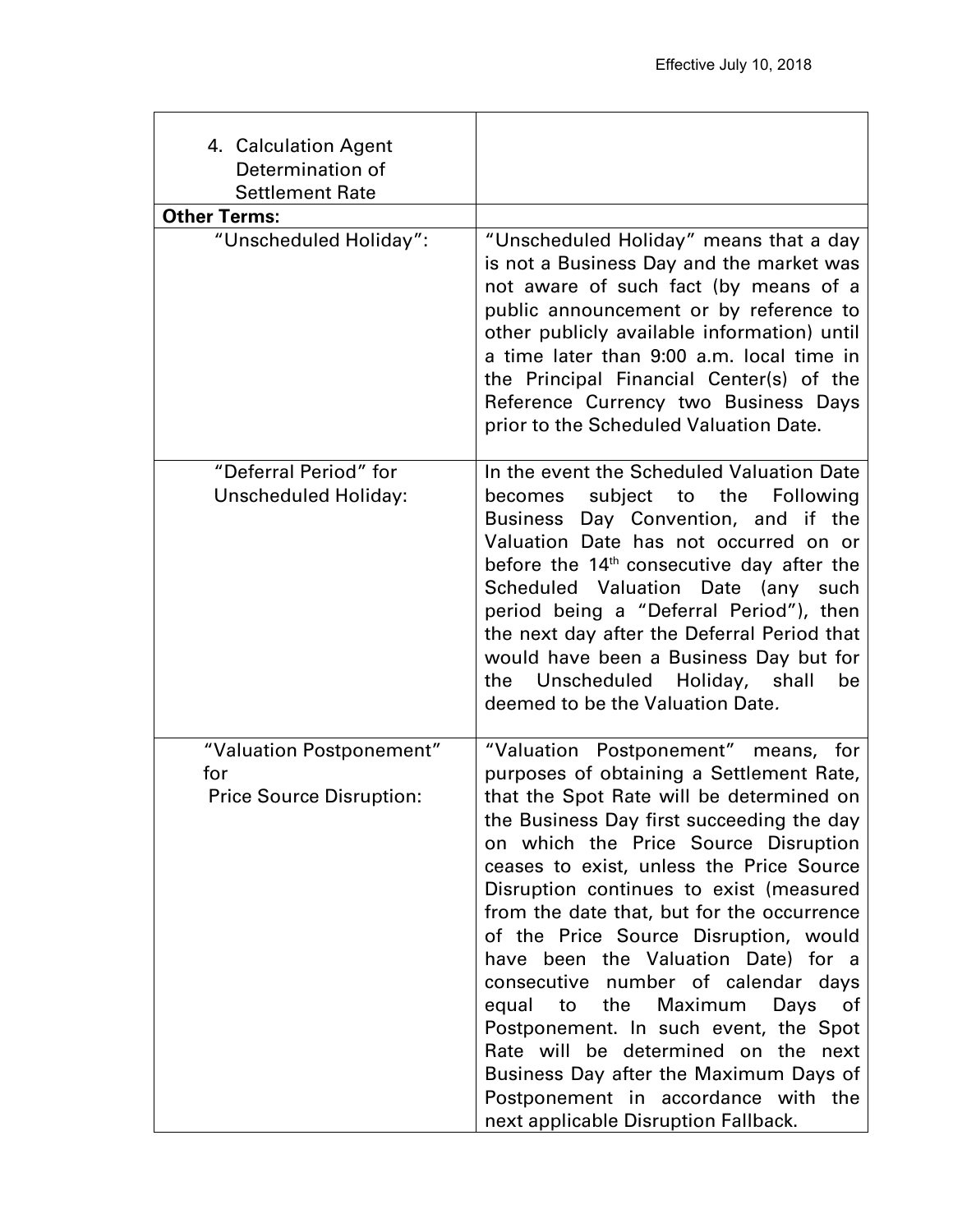| "Fallback Survey Valuation | "Fallback<br>Survey Valuation                                                                                                                                                                                                                                                                                                                                                                                                                                                                                                                                                                                                                                                                                                                                                                                                                                                                                                                                                                                                             |
|----------------------------|-------------------------------------------------------------------------------------------------------------------------------------------------------------------------------------------------------------------------------------------------------------------------------------------------------------------------------------------------------------------------------------------------------------------------------------------------------------------------------------------------------------------------------------------------------------------------------------------------------------------------------------------------------------------------------------------------------------------------------------------------------------------------------------------------------------------------------------------------------------------------------------------------------------------------------------------------------------------------------------------------------------------------------------------|
| Postponement":             | Postponement" means that, in the event<br>that the Fallback Reference Price is not<br>available on or before the 3rd Business<br>Day (or day that would have been a<br>Business Day but for an Unscheduled<br>Holiday) succeeding the end of either (i)<br><b>Valuation Postponement for Price Source</b><br>Disruption,<br>(ii)<br>Deferral Period<br>for<br>Unscheduled Holiday, or (iii) Cumulative<br>Events, then the Settlement Rate will be<br>determined in accordance with the next                                                                                                                                                                                                                                                                                                                                                                                                                                                                                                                                              |
|                            | applicable Disruption Fallback on such<br>day. For the avoidance of doubt,<br>Cumulative Events, if applicable, does not<br>preclude postponement of valuation in<br>accordance with this provision.                                                                                                                                                                                                                                                                                                                                                                                                                                                                                                                                                                                                                                                                                                                                                                                                                                      |
| <b>Cumulative Events:</b>  | Except as provided below, in no event<br>shall the total number of consecutive<br>calendar days during which either (i)<br>deferred due<br>valuation is<br>to<br>an<br>Unscheduled Holiday, or (ii) a Valuation<br>Postponement shall occur (or<br>any<br>combination of (i) and (ii)), exceed 14<br>calendar<br>consecutive<br>days in<br>the<br>aggregate. Accordingly, (x) if, upon the<br>lapse of any such 14 day period, an<br>Unscheduled Holiday shall have occurred<br>or be continuing on the day following<br>such period that otherwise would have<br>been a Business Day, then such day shall<br>be deemed to be a Valuation Date, and (y)<br>if, upon the lapse of any such 14 day<br>period, a Price Source Disruption shall<br>have occurred or be continuing on the day<br>following such period on which the Spot<br>otherwise would be determined,<br>Rate<br>then Valuation Postponement shall not<br>apply and the Spot Rate<br>shall<br>be<br>determined in accordance with the next<br><b>Disruption Fallback.</b> |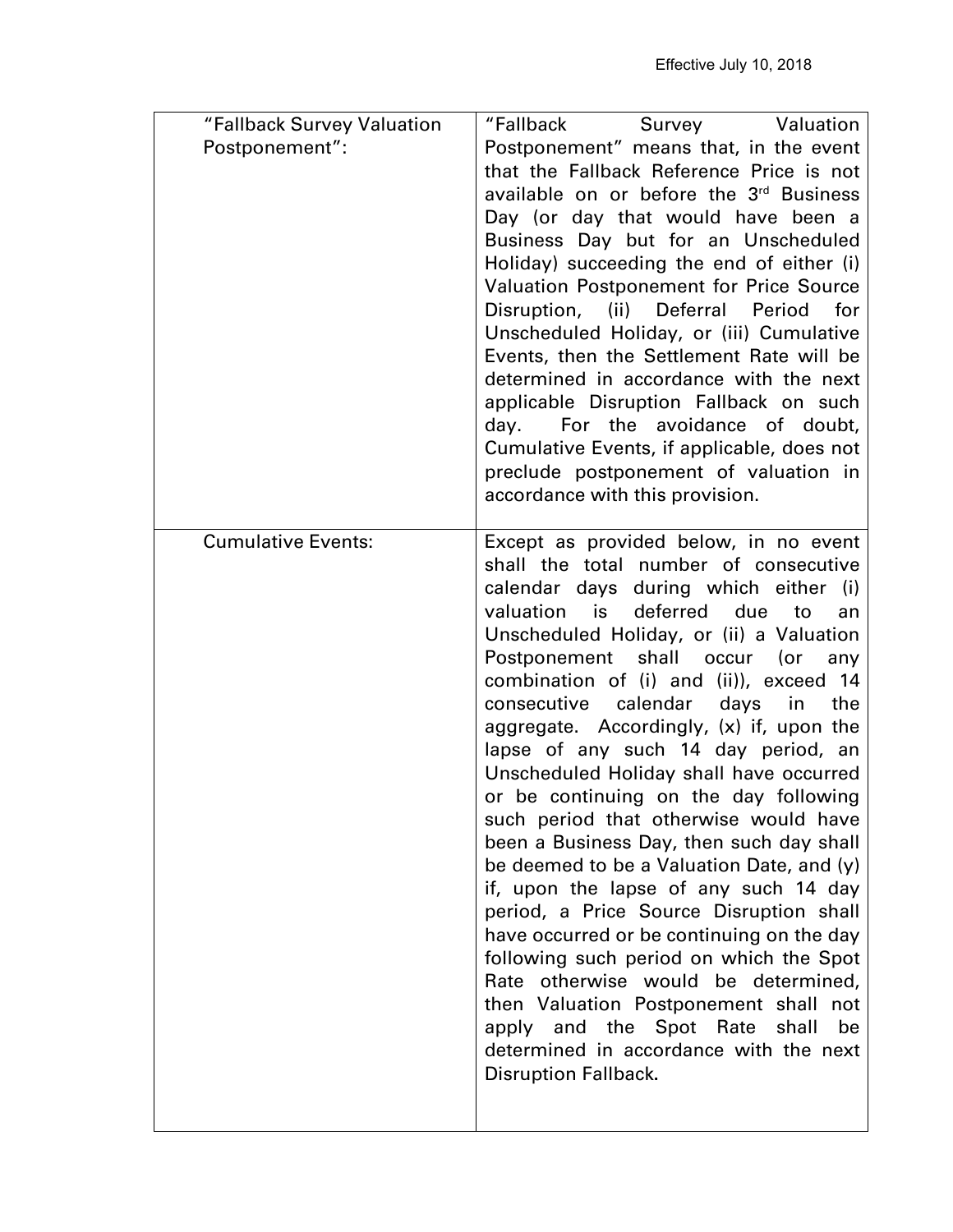| Maximum Days of                   | 14 calendar days |
|-----------------------------------|------------------|
| Postponement:                     |                  |
| <b>Relevant City for Business</b> | Mumbai           |
| Day for Valuation Date:           |                  |
| <b>Relevant City for Business</b> | New York         |
| Day for Settlement Date:          |                  |
| Calculation Agent: <sup>6</sup>   |                  |
|                                   |                  |